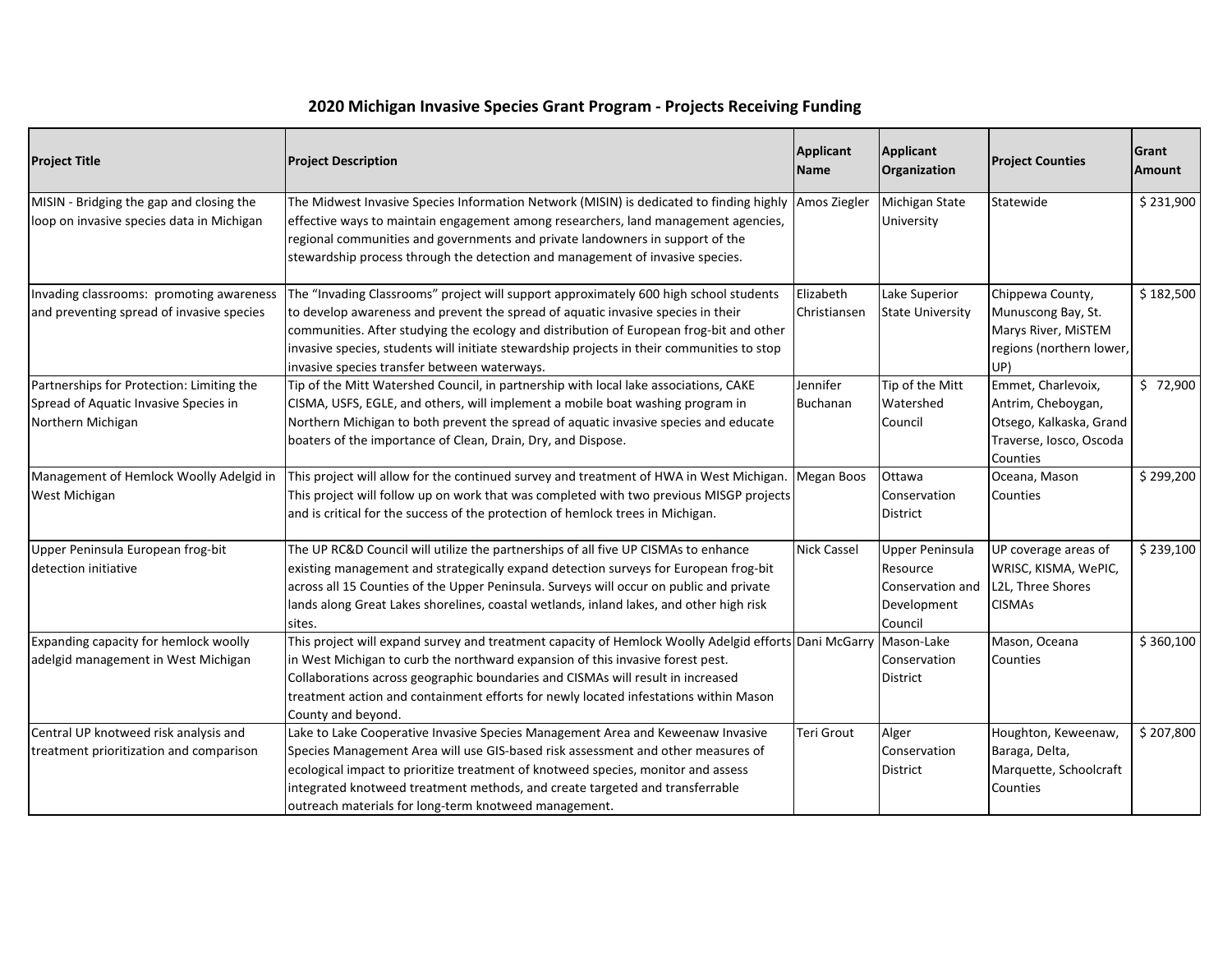| <b>Project Title</b>                                                                                | <b>Project Description</b>                                                                                                                                                                                                                                                                                                                                                                                                                                                                           | Applicant<br><b>Name</b> | Applicant<br>Organization                  | <b>Project Counties</b>                                                                 | <b>Grant</b><br>Amount |
|-----------------------------------------------------------------------------------------------------|------------------------------------------------------------------------------------------------------------------------------------------------------------------------------------------------------------------------------------------------------------------------------------------------------------------------------------------------------------------------------------------------------------------------------------------------------------------------------------------------------|--------------------------|--------------------------------------------|-----------------------------------------------------------------------------------------|------------------------|
| Beech bark disease and beech leaf disease;<br>distribution, impacts and management<br>consequences  | MSU will re-visit 62 sites established in 2003, quantify beech bark disease impacts on<br>overstory trees and regeneration, and assess presence of beech leaf disease symptoms.<br>Recently invaded sites will be similarly evaluated. Molecular analysis of foliage samples<br>will provide information on distribution of the invasive nematode associated with BLD.                                                                                                                               | Deborah<br>McCullough    | Michigan State<br>University               | Multiple (20+ Counties)                                                                 | \$334,900              |
| Learning to manage blooms of rock snot, an<br>ecologically disruptive diatom, in Michigan<br>waters | The proposed project will provide an enhanced understanding of the current spread and<br>future risk of Didymosphenia geminata in northern Michigan waters, as well as<br>experimentally investigate potential environmental triggers of didymo blooms that may<br>be used to implement effective control strategies.                                                                                                                                                                                | Ashley<br>Moerke         | Lake Superior<br><b>State University</b>   | Chippewa, Luce,<br><b>Mackinac Counties</b>                                             | \$293,500              |
| Maintaining core functions of Lake to Lake<br><b>CISMA</b>                                          | This project will maintain the internal core functions of the Lake to Lake CISMA including<br>funding a full-time CISMA coordinator, administration costs, and necessary budgeted<br>items in order to maintain the full capacity of the CISMA.                                                                                                                                                                                                                                                      | Heather<br>Gustafson     | Marquette<br>Conservation<br>District      | Alger, Delta, Marquette,<br><b>Schoolcraft Counties</b>                                 | \$60,000               |
| West Michigan CISMA core funding                                                                    | The West Michigan CISMA is excited for the opportunity to continue the work that is<br>taking place within the region for high priority invasive species. This project will allow for<br>the West Michigan CISMA Coordinator to be successful and continue to move the CISMA<br>forward.                                                                                                                                                                                                             | Megan Boos               | Ottawa<br>Conservation<br>District         | Allegan, Kent,<br>Montcalm, Muskegon,<br>Newaygo, Oceana, and<br><b>Ottawa Counties</b> | \$60,000               |
| BCK CISMA core plus red swamp crayfish<br>and mile-a-minute weed management                         | This project will ensure the continued functioning of the BCK CISMA, including essential<br>staffing and the highest-priority education, outreach, and coordination actions.<br>Additionally, this project will continue red swamp crayfish efforts at Sunset Lake and<br>begin survey and management efforts for mile-a-minute weed that has recently been<br>found in Albion.                                                                                                                      | Fallon<br>Januska        | Barry<br>Conservation<br><b>District</b>   | Barry, Calhoun,<br>Kalamazoo Counties                                                   | \$77,700               |
| Winning the battle against invasives -<br>protecting people and places                              | Enable NCCISMA to continue base operations, protecting a fairly pristine section of the<br>state from the onslaught of invasives that have dramatically, and negatively, altered the<br>landscape in so many other parts of Michigan. NCCISMA does this by performing on the<br>ground work, and coaching partners on stopping the spread.                                                                                                                                                           | Vicki Sawicki            | Mecosta<br>Conservation<br><b>District</b> | Lake, Mason, Mecosta,<br>Missaukee, Osceola,<br><b>Wexford Counties</b>                 | \$100,000              |
| SMIST CISMA core funding                                                                            | This project will allow the continued work of the SMIST CISMA efforts in three counties.<br>SMIST will continue outreach education, mapping, control and treatment of our priority<br>species and continue to grow partnerships and sustainability of the CISMA.                                                                                                                                                                                                                                     | Carolyn Grace St. Joseph | Conservation<br>District                   | St. Joseph, Branch,<br><b>Hillsdale Counties</b>                                        | \$62,600               |
| <b>CAKE CISMA core function</b>                                                                     | Retaining a well-qualified program coordinator is the foremost need to continue<br>implementation of the CAKE CISMA strategic plan. Maintaining and building upon the<br>framework established by the CAKE CISMA is crucial to continuing invasive species<br>outreach, education and management in Northern Michigan.                                                                                                                                                                               | Kirk Acharya             | Antrim<br>Conservation<br>District         | Charlevoix, Antrim,<br>Kalkaska, Emmet<br>Counties                                      | \$100,000              |
| Oakland County CISMA coordination and<br>management 2021                                            | This project will support a full-time Coordinator to manage early detection and response,<br>lead invasive species outreach and education, coordinate invasive species control,<br>provide training for CISMA partners and participate in broad initiatives. We will continue<br>pre- and post-treatment monitoring to track treatment effectiveness. We will revise our<br>strategic plan and release it in 2022, incorporating management goals and CISMA<br>Steering Committee and Partner roles. | <b>Erica Clites</b>      | Six Rivers Land<br>Conservancy             | Oakland County                                                                          | \$60,000               |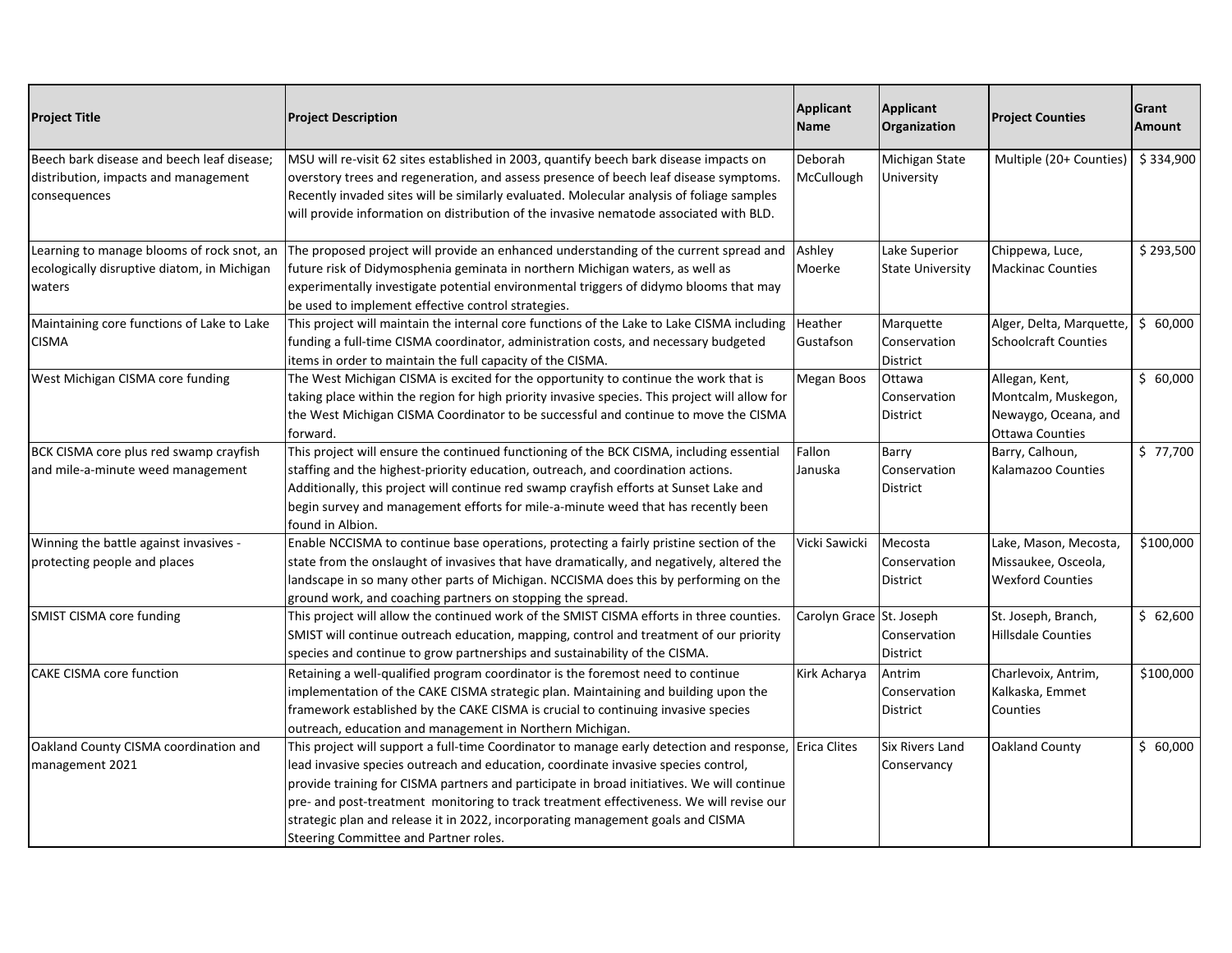| <b>Project Title</b>                                                                                                       | <b>Project Description</b>                                                                                                                                                                                                                                                                                                                                                            | Applicant<br><b>Name</b>    | Applicant<br>Organization                                 | <b>Project Counties</b>                                                    | Grant<br>Amount |
|----------------------------------------------------------------------------------------------------------------------------|---------------------------------------------------------------------------------------------------------------------------------------------------------------------------------------------------------------------------------------------------------------------------------------------------------------------------------------------------------------------------------------|-----------------------------|-----------------------------------------------------------|----------------------------------------------------------------------------|-----------------|
| Saginaw Bay CISMA core funding                                                                                             | This project will support the CISMA Coordinator who will expand projects, continue<br>outreach using new innovative ways to reach the general public and partners, and<br>continue leveraging other funding. The Coordinator will work with the steering team,<br>continue partner building, and assist with treatment programs through out the SB-CISMA<br>area.                     | Dawn Hergott Arenac         | Conservation<br>District                                  | Arenac, Bay, Huron,<br>Tuscola, Saginaw,<br><b>Sanilac Counties</b>        | \$60,000        |
| Three Shores CISMA 2020 core functions<br>initiative                                                                       | Thia project will provide essential staffing to carry out CISMA operations to meet the<br>objectives of the Three Shores CISMA Strategic Plan. Activities include providing invasive<br>species expertise, leadership, and awareness to the Eastern Upper Peninsula of Michigan.                                                                                                      | Mike<br>McCarthy            | Chippewa Luce<br>Mackinac<br>Conservation<br>District     | Chippewa, Luce,<br><b>Mackinac Counties</b>                                | \$42,100        |
| WePIC: seeds of the future are grown in the<br>core                                                                        | WePIC seeks to continue operational capacity as we adapt to meet the challenges of<br>assisting those who live, work, and play within our service area as we adapt to our<br>changing times. The Co-Coordinators and support staff will continue to detect, prevent,<br>eradicate and control invasives as we implement the goals of our strategic plan.                              | Jennifer Ann<br>Ricker-Feak | Iron Baraga<br>Conservation<br><b>District</b>            | Iron, Gogebic,<br><b>Ontonagon Counties</b>                                | \$60,000        |
| Huron Heartland - A cooperative approach<br>to forest health                                                               | The Huron Heartland Invasive Species Network will develop a cooperative approach to<br>forest health through partner engagement and detailed aquatic and terrestrial<br>inventories, and will operationalize the recently updated strategic plan.                                                                                                                                     | <b>Shelby Bauer</b>         | Huron Pines                                               | Ogemaw, Roscommon,<br>Oscoda, Crawford,<br>Otsego, Montmorency<br>Counties | \$70,100        |
| Increasing Mid-Michigan CISMA's capacity to<br>provide invasive species outreach,<br>prevention, monitoring and management | The Mid-Michigan CISMA will increase invasive species management capacity with a<br>strike team that will address terrestrial and aquatic priority species including Michigan<br>Watch List species European frogbit. Monitoring, education, signage and training will<br>increase awareness and reduce the spread of invasive species in mid-Michigan.                               | Michelle<br>Beloskur        | Ingham<br>Conservation<br>District                        | Clinton, Eaton, Ingham,<br>Ionia Counties                                  | \$60,000        |
| Managing priority invasives in coastal<br>wetlands and adjacent habitats of Monroe<br>and Wayne counties                   | DRWLE CWMA will continue to protect and rehabilitate coastal wetlands and adjacent<br>habitats including state imperiled wet mesic forest and wet prairie along the Detroit<br>River and Western Lake Erie through rigorous early detection and rapid response surveys<br>and prioritized treatment of aquatic and terrestrial invasive plant species.                                | Joann Van<br>Aken           | International<br><b>Wildlife Refuge</b><br>Alliance       | Monroe, Wayne<br>Counties                                                  | \$60,000        |
| Empowering communities in invasive<br>species management                                                                   | The Northwest Michigan Invasive Species Network (ISN) continues to protect, enhance,<br>and promote the region's natural communities and the humans they support. Through<br>this project, ISN will serve our community, providing a collaborative, central hub of<br>science-based information, technical assistance, and on-the-ground management<br>focused on invasive species.   |                             | Katie Grzesiak Grand Traverse<br>Conservation<br>District | Benzie, Grand Traverse,<br>Leelanau, Manistee<br>Counties                  | \$90,500        |
| Coordination of the Lake St. Clair CISMA                                                                                   | This project allows a Coordinator to implement goals of the LSC CISMA as described in its McKenzi<br>Invasive Species Strategic Management Plan. Goals will be implemented through<br>education and outreach, early detection and response, outside funding, and CISMA<br>organizational structure. Survey and Treatment funding will allow for efficient<br>implementation of goals. | Waliczek                    | <b>Six Rivers Land</b><br>Conservancy                     | Macomb, St. Clair<br>Counties                                              | \$100,000       |